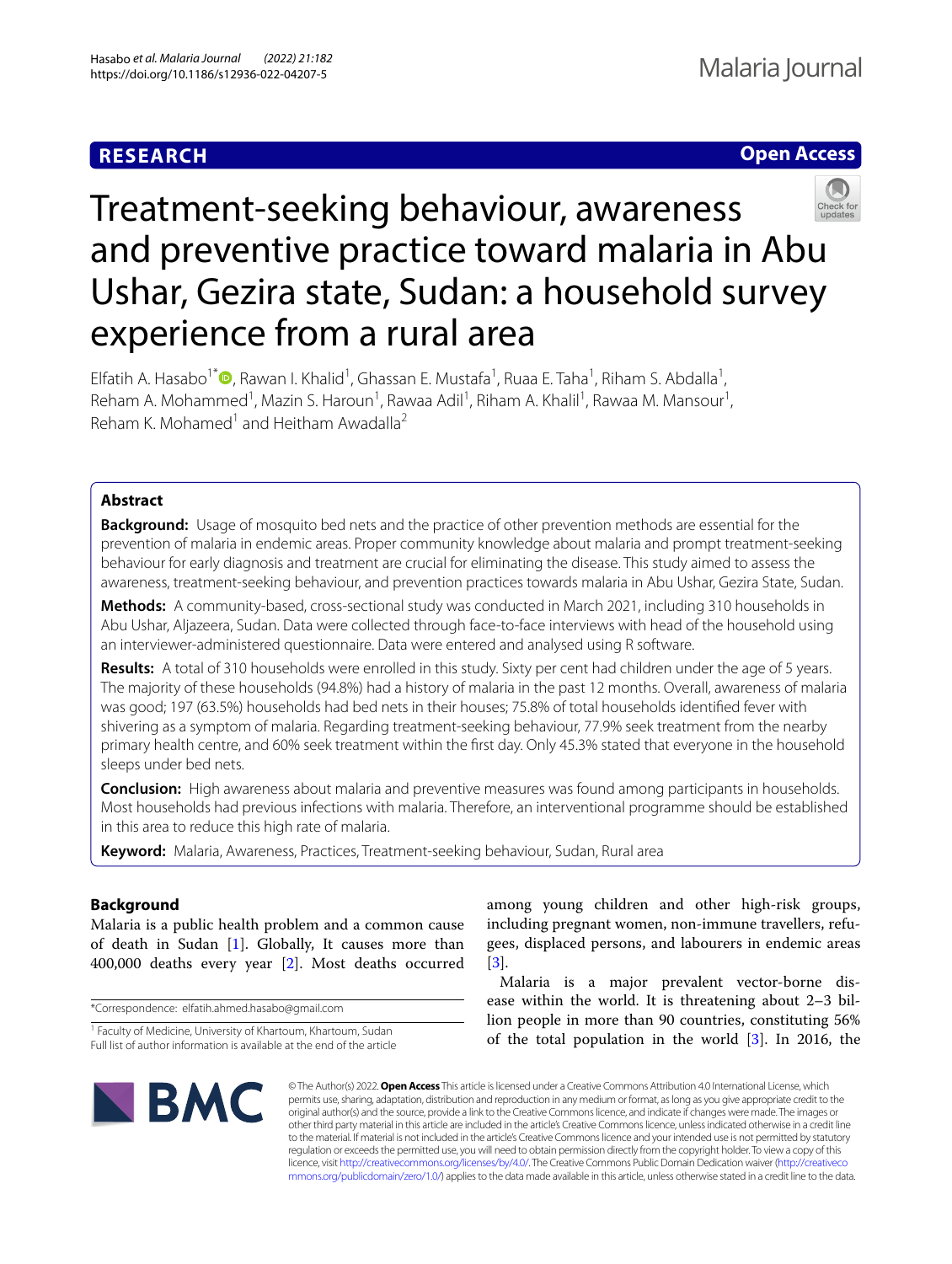World Health Organization (WHO) estimated 216 million malaria cases and 445,000 deaths due to malaria, and most of those deaths occurred within the African region [[3\]](#page-8-2). Malaria caused by *Plasmodium falciparum* nearly accounted for 99% of African cases and 94% of all malaria cases and deaths globally in 2019 [\[3](#page-8-2)]. In Sudan, there were 2.4 million malaria cases in 2019, and it is considered the leading contributing country to malaria infection in the Eastern Mediterranean region, according to the WHO [[3\]](#page-8-2).

Furthermore, the development of drug resistance to the malarial parasite is a major threat to malaria control programmes in Sudan. Some surveys have reported the failure of artemisinin-based combination therapy (ACT) to treat uncomplicated malaria in Sudan, and a high prevalence of mutations in *P. falciparum* drug resistance genes was detected  $[3]$  $[3]$ . The study area in Abu Ushar, Gezira state carries a signifcant burden of malaria and partial indoor residual spraying to all households. Also, severe malaria cases represent 20% of the overall severe malaria caseload in the country and is the frst cause of hospital admission. In 2016, 17% of total deaths were due to malaria in Gezira state [\[4\]](#page-8-3), where malaria transmission is mainly seasonal with a fuctuating pattern. Almost all populations with low immunity are vulnerable to severe malaria, especially children under 5 years and pregnant women [\[5](#page-8-4)].

Health-seeking behaviour for malaria treatment is fundamental in reducing mortality. People are making some decisions after the onset of putative malaria symptoms, such as staying at home and doing nothing, treatment with herbal medication, and self-medication with drugs are considered bad treatment-seeking behaviour. Reports showed that some people still use self-medication, herbal therapy, and other informal treatment to manage malaria [[6\]](#page-8-5): 41.2 and 23.9% in rural and urban areas, respectively, practiced self-treatment in Sudan. A study conducted in 2009 which covered rural areas of Elmatama and Malakal in Sudan reported limited practice of regular indoor residual spraying, ranging between 6.6 and 40% [\[7](#page-8-6)]. Among the communities being surveyed, a 3.7% usage of mosquito nets in Elmatama, and 49.6% in Malakal was reported; the proportions reported using mosquito nets the previous night were 63.0, 79.5, 35.8, and 42.6% in ElRank, Malakal, Elhosh, and ElMatama, respectively [\[7](#page-8-6)].

Although various attempts have been made to develop efective malaria vaccines, no immunization is yet commercially available, therefore prevention of malaria is currently by preventing mosquito bites. Other preventative measures include: the reduction of the parasite reservoir in the population in malariaendemic regions; efforts to eradicate vectors (removal of breeding grounds, use of larvicides, insecticides; and, measures to reduce contact with the vector [[8](#page-8-7)]. Countries remain free from malaria by being adherent to early diagnosis, appropriate treatment of the disease, integrated mosquito control programmes, and regular monitoring for drug resistance in *Plasmodium* species  $[2]$  $[2]$ . This study aimed to assess treatment-seeking behaviour, awareness and preventive practices among participants living in rural areas in Gezira state, Sudan. It is a malaria-endemic area, and there is a lack of solid evidence-based data regarding this topic.

## **Methods**

## **Study area and participants**

This study was conducted on 9 and 10 March, 2021 in Abu Ushar, Gezira state, Sudan during the rural residency programme for ffth-year medical students of the Faculty of Medicine, University of Khartoum. Abu Ushar is one of the rural areas in Gezira state, Sudan with surface area of 375 sq km, with a population of 122,354. It consists of 32 villages and 12 neighbourhoods. Each neighbourhood contains approximately 1900 persons. There are two hospitals and eight primary healthcare centres in Abu Ushar, and frequent malaria infections. Diferent preventive measures are used against malaria, such as cleaning houses, bed nets, window nets, and insecticides.

This study was conducted at household level in six of the 12 neighbourhoods. Not all neighbourhoods were covered because the study was conducted during the rural residency programme for the ffth-year medical students and a short time for data collection (2 days). Faceto-face interviews took place with heads of households. If the head of a household was not available, any responsible adult over 18 years was interviewed. All empty households or households without a responsible head were excluded.

## **Study design and tool**

A cross-sectional community-based study was conducted in Abu Ushar, Gezira state, Sudan at the household level. A structured quantitative questionnaire was used to assess household data, knowledge about malaria, treatment-seeking behaviour, usage of bed nets, and preventive practice towards malaria at household level. This pre-tested questionnaire was adapted from questionnaires of studies  $[9-12]$  $[9-12]$  and validated in previous studies among participants  $[9-12]$  $[9-12]$  $[9-12]$ . The questionnaire was prepared in English and then translated into Arabic, and a back translation was done for this questionnaire. Data collectors interviewed heads of the household in the local Arabic language. Piloting for this tool was done before data collection.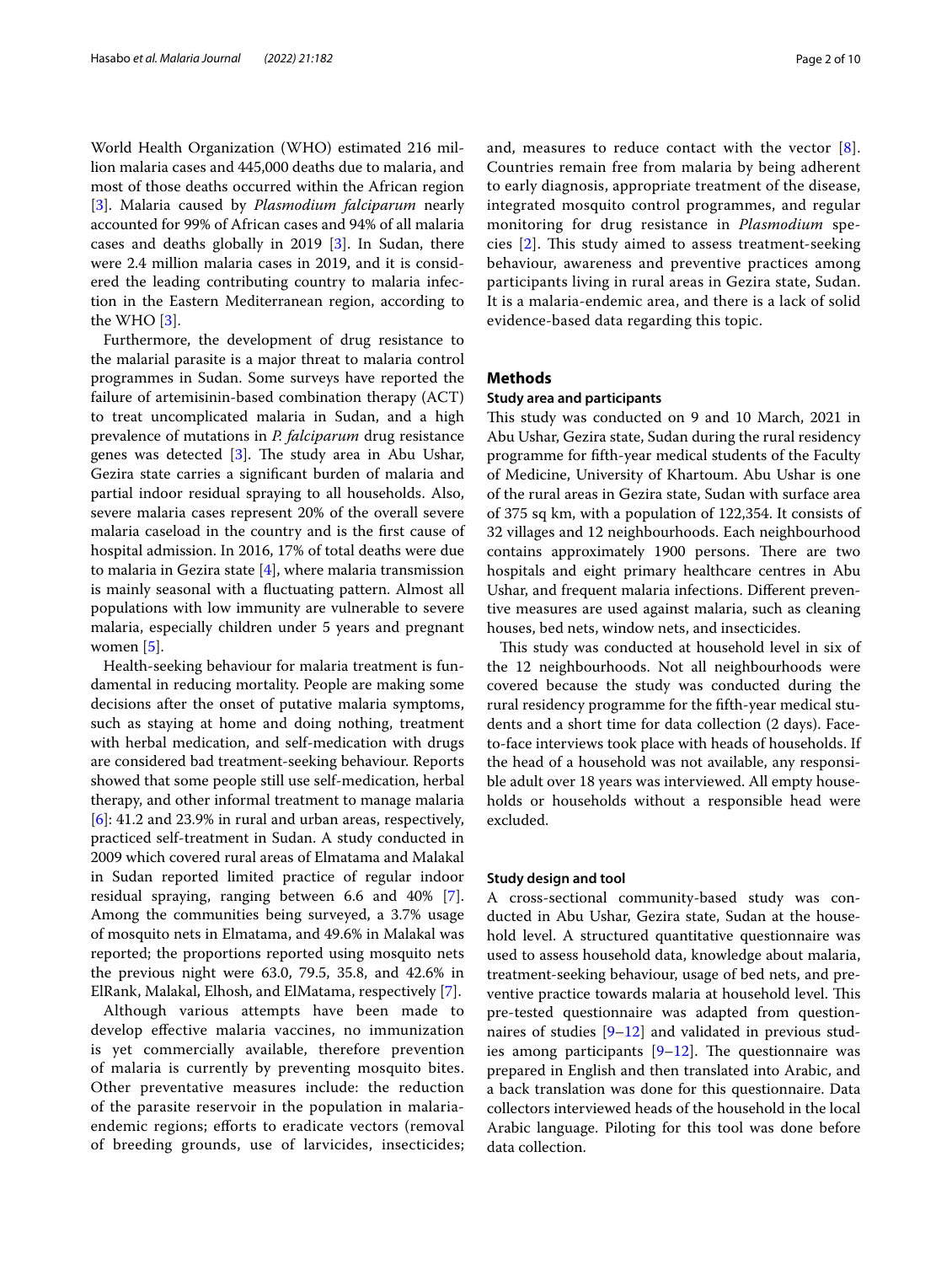## **Data collection and sampling**

Eighteen data collectors were distributed in six neighbourhoods to interview and gather information from the head of household after introducing themselves, asking permission and explaining the objectives and importance of the study. Informed verbal consent was obtained from participants. The duration for collecting information was two days. Data collectors started interviews from early morning until evening, with short rest gaps. Six neighbourhoods were selected from 12 using an online random number generator, then a cluster sampling was used to reach households in each selected neighbourhood.

## **Data quality**

To ensure the quality of collected data, all data collectors were trained in communication skills to create a warm connection with families and households in the selected area to encourage heads of households to give accurate information related to the study. A pilot study to simulate the situation was conducted during collecting the data in households to fnd any problems in the questionnaire when interviewing began.

## **Sample size**

The sample size needed for this study was estimated using this formula:

$$
n=\frac{z^2P(1-P)}{d^2}.
$$

with a confidence interval  $(CI) = 95\%$ , response distribution=50% and margin of  $error=0.05$ . The minimum required sample size was 384 households, but due to the short time available and the low number of data collectors, data collection was from 310 households.

## **Data analysis**

Quantitative data collected were coded and cleaned using Microsoft Excel and then analysed using R software version 4.0.2, presenting categorical data as percentages and counts. Continuous data were presented in tables as Mean±standard deviation (SD) and Median (Interquartile range) (IQR) according to the skewness of data. Data were categorized according to ownership of bed nets within the household. Chi-square test and Fisher exact tests were used for categorical variables. An independent t-test was used for continuous variables to fnd any diferences between the two groups according to the presence of bed nets.

## **Results**

## **Household characteristics**

A total of 310 households participated in this study, with a total of 1,955 members in all households. The mean of household members was  $6.3 \pm 2.6$ . The majority of the households (60%) had children under the age of 5 years. Half (50.3%) had more than one family living in the same house (Table [1](#page-3-0)).

## **Prevalence of malaria**

The vast majority of study participants (94.8%) stated that they had a history of malaria infection in their households in the past 12 months. The mean of members infected with malaria was  $4.0 \pm 2.8$  (CI: 3.688-4.312). The mean proportion of family members infected with malaria in the previous 12 months was 64%. No signifcant diference was found between groups with and without bed nets within the household (Table [1](#page-3-0)).

## **Knowledge and awareness about malaria**

All study participants (100%) stated that they had heard about malaria infection, and 86.8% were able to identify mosquitoes as the mode of transmission for malaria; 75.8% were able to identify fever with shivering as a symptom of malaria; 20% of them identifed *Plasmodium* organisms as the causative agent (Table [2](#page-4-0)). When asked about the preventive measures for malaria, most participants (60%) mentioned insecticide-treated bed nets, and insecticide-based repellent sprays (42.4%). More than half (63.2%) said that drainage of stagnant water is a way to prevent mosquito breeding. Further information is shown in Table [2.](#page-4-0)

Households with bed nets showed a signifcant diference in the following variables: knowledge of preventive measures, such as cleaning mosquito breeding and resting sites  $(P=0.008)$  and draining stagnant water  $(P=0.005)$  when compared with households without bed nets. However, households without bed nets in their house were more knowledgeable about backache as a symptom of malaria ( $P=0.022$ ). Households not having bed nets did not know about the preventive measures for malaria ( $P = 0.012$ ) and ways to prevent mosquito breeding ( $P = 0.001$ ) when compared with households with bed nets (Table [2\)](#page-4-0).

## **Treatment‑seeking behaviour**

Most participants (77.9%) stated that the primary health centre is where they seek treatment when they get symptoms of malaria. Most (69.1%) said that they seek treat-ment on the same day of presenting symptoms (Table [3\)](#page-5-0).

## **Usage of bed nets**

More than half of the participants (63.5%) mentioned that they have bed nets available for use in their household, with a mean number of  $3.0 \pm 2.2$  bed nets in each household; 72.6% stated that they obtained their bed nets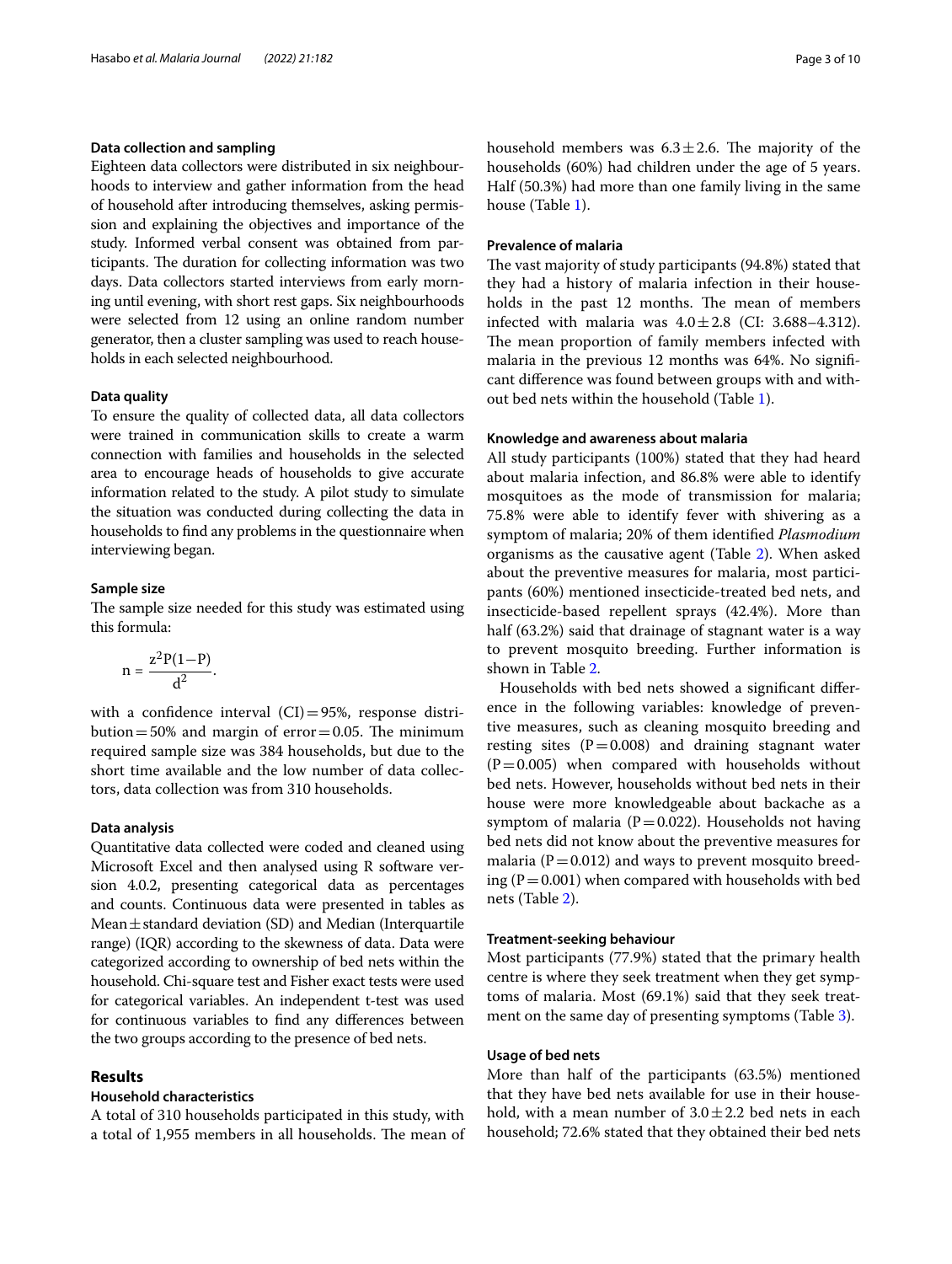<span id="page-3-0"></span>

|  |  |  |  |  | <b>Table 1</b> Characteristics of the households and prevalence of malaria in the previous 12 months according to the presence of bed nets |  |
|--|--|--|--|--|--------------------------------------------------------------------------------------------------------------------------------------------|--|
|--|--|--|--|--|--------------------------------------------------------------------------------------------------------------------------------------------|--|

| <b>Variables</b>                                                                                             | Overall, $N = 3101$ |                  | Presence of bed nets within the household |       |  |
|--------------------------------------------------------------------------------------------------------------|---------------------|------------------|-------------------------------------------|-------|--|
|                                                                                                              |                     | Yes, $N = 197^T$ | No, $N = 113^1$                           |       |  |
| Household member size?                                                                                       |                     |                  |                                           |       |  |
| Total number                                                                                                 | 1955                | 1265             | 690                                       |       |  |
| $Mean \pm SD$                                                                                                | $6.3 \pm 2.6$       | $6.4 \pm 2.6$    | $6.1 \pm 2.5$                             | 0.3   |  |
| Number of children under 5 years in the house?                                                               |                     |                  |                                           |       |  |
| 0                                                                                                            | 124 (40.0%)         | 77 (39.1%)       | 47 (41.6%)                                | > 0.9 |  |
|                                                                                                              | 93 (30.0%)          | 60 (30.5%)       | 33 (29.2%)                                |       |  |
| 2                                                                                                            | 64 (20.6%)          | 42 (21.3%)       | 22 (19.5%)                                |       |  |
| 3                                                                                                            | 23 (7.4%)           | 15 (7.6%)        | $8(7.1\%)$                                |       |  |
| 4                                                                                                            | $3(1.0\%)$          | $2(1.0\%)$       | $1(0.9\%)$                                |       |  |
| 5                                                                                                            | $1(0.3\%)$          | $0(0.0\%)$       | $1(0.9\%)$                                |       |  |
| 6                                                                                                            | $2(0.6\%)$          | $1(0.5\%)$       | $1(0.9\%)$                                |       |  |
| Do you have more than one family in<br>your house? (Yes)                                                     | 156 (50.3%)         | 105 (53.3%)      | 51 (45.1%)                                | 0.2   |  |
| Prevalence of malaria within households in the previous 12 months:                                           |                     |                  |                                           |       |  |
| Had malaria infection                                                                                        | 294 (94.8%)         | 186 (94.4%)      | 108 (95.6%)                               | 0.7   |  |
| No malaria infection                                                                                         | 16 (5.2%)           | $11(5.6\%)$      | $5(4.4\%)$                                |       |  |
| How many person infected with malaria in the previous 12 months                                              |                     |                  |                                           |       |  |
| $Mean + SD$                                                                                                  | $4.0 \pm 2.8$       | $4.0 + 2.9$      | $4.0 \pm 2.6$                             | 0.91  |  |
| Proportion of member infected with malaria in the previous 12 months/total number of member within houushold |                     |                  |                                           |       |  |
| Median (IQR)                                                                                                 | 67% (36%-100%)      | 60% (33%-100%)   | 71% (43%-100%)                            | 0.11  |  |

<sup>1</sup> Data were presented as n (%); Mean  $\pm$  SD, Median (IQR)

 $^2$  Fisher's exact test; Pearson's Chi-squared test; Two Sample t-test, Mann whitney U test

from the market, while 31.5% got bed nets from a governmental institution (Table [4](#page-6-0)). Fewer than half of the participants (45.3%) stated that everyone in their household slept under the bed net in the past year. The main reason for not sleeping under bed nets was difficulty breathing while using the bed nets (18.1%) (Table [4\)](#page-6-0).

## **Reasons for not having mosquito nets**

Among households without bed nets in their houses (36.5%), the main reasons for not having them were the unavailability of bed nets in their area (38.9%), followed by not liking bed nets (30.1%), and therefore they did not have them in their houses (Table [5\)](#page-6-1).

## **Practices of preventives measures against malaria**

Some participants (42.9%) mentioned that they used mosquito coil/repellents to prevent a malaria infection, while 41.9% used insecticide-treated bed nets. Only 35.8% of participants stated that their house was sprayed with insecticide chemicals in the past year. Among households sprayed with insecticide chemicals, 86.4% of them sprayed all rooms in the house (Table [6](#page-7-0)). Households with bed nets were more likely to spray their houses compared with those without ( $P = 0.005$ ) (Table [6\)](#page-7-0).

## **Discussion**

The overall treatment-seeking behaviour, awareness, and preventative practices toward malaria among participants living in rural areas in Gezira state, Sudan was found good. Concerning awareness and knowledge, most participants had a good knowledge of the disease, its transmission routes and preventive methods. For treatment-seeking behaviour, the majority went to primary health centres to seek treatment (77.9%). However, there was a high number of malaria cases among the population, therefore continuous efective control, interventional programmes and campaigns should be ofered to this population.

This community households-based study had a total of 1955 household members. In Gezira state, severe malaria cases are the major cause of hospital admission and constitutes a ffth of severe malaria cases in the entire country, accounting for almost 17% of total malaria deaths nationally [\[4](#page-8-3)]. Malaria is one of the deadliest parasitic infections. Previous studies have stated that insecticide-treated bed net (ITN) utilization reduced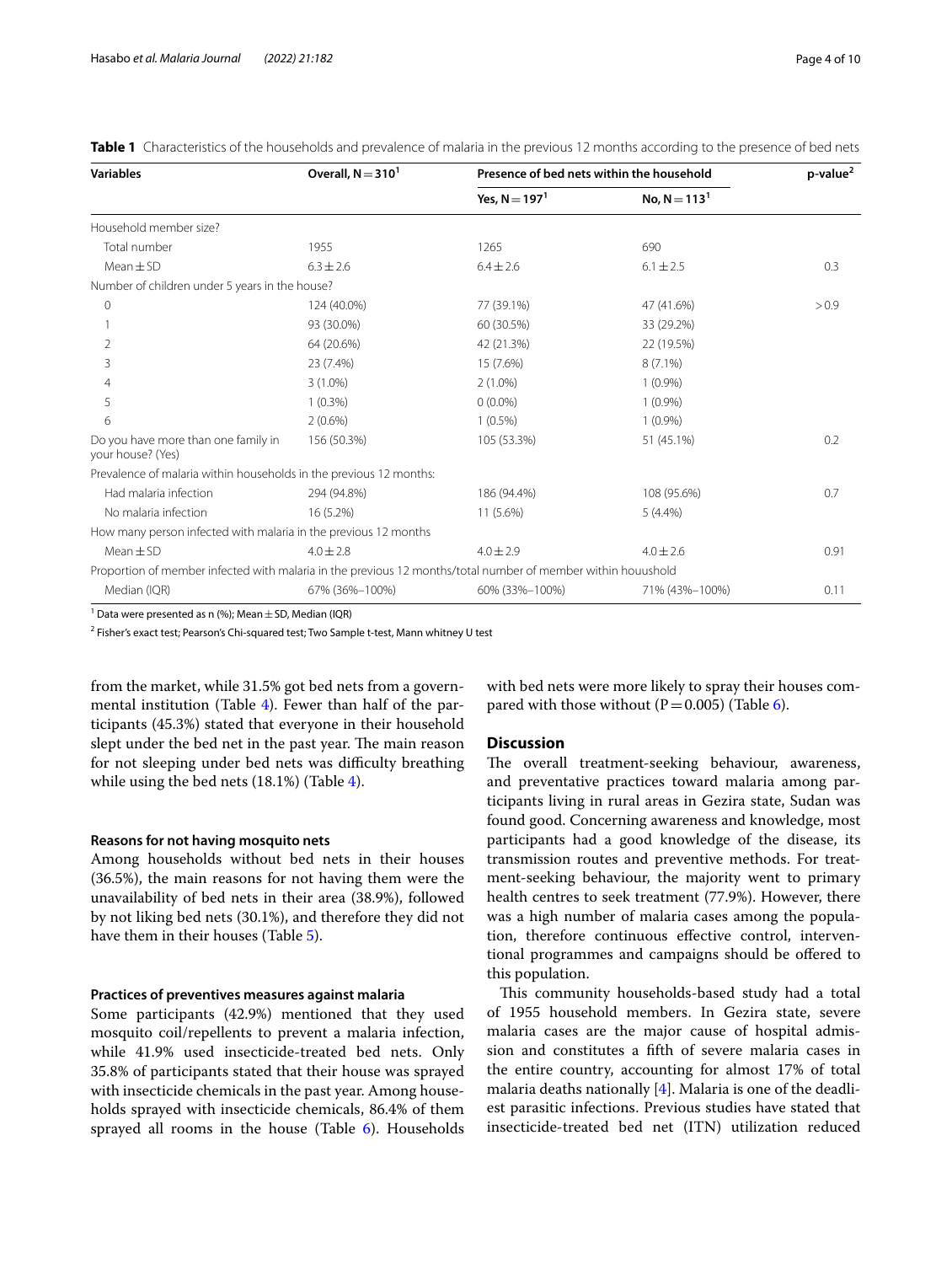## <span id="page-4-0"></span>**Table 2** Knowledge and awareness about malaria in household heads

| Yes, $N = 197^1$<br>No, $N = 1131$<br>Knowledge and awareness about malaria:                          |       |
|-------------------------------------------------------------------------------------------------------|-------|
|                                                                                                       |       |
|                                                                                                       |       |
| Heard of malaria (Yes)<br>310<br>310 (100.0%)<br>197 (100.0%)<br>113 (100.0%)                         |       |
| Source of information about malaria:<br>310                                                           |       |
| Home/neighbours<br>159 (51.3%)<br>99 (50.3%)<br>60 (53.1%)                                            | 0.6   |
| Radio/TV/newspapers<br>52 (16.8%)<br>35 (17.8%)<br>17 (15.0%)                                         | 0.5   |
| Hospital/pharmacy<br>32 (10.3%)<br>21 (10.7%)<br>11 (9.7%)                                            | 0.8   |
| Health workers<br>54 (17.4%)<br>35 (17.8%)<br>19 (16.8%)                                              | 0.8   |
| I suffered from malaria<br>147 (47.4%)<br>94 (47.7%)<br>53 (46.9%)                                    | 0.9   |
| Mode of transmission for malaria?<br>310                                                              | 0.3   |
| I do not know<br>27 (8.7%)<br>13 (11.5%)<br>14 (7.1%)                                                 |       |
| Mosquito<br>269 (86.8%)<br>93 (82.3%)<br>176 (89.3%)                                                  |       |
| Mosquito anopheles<br>7(2.3%)<br>3(2.7%)<br>$4(2.0\%)$                                                |       |
| Others<br>7(2.3%)<br>4 (3.5%)<br>3(1.5%)                                                              |       |
| Causes of malaria:<br>310                                                                             | 0.3   |
| Bacteria<br>15 (4.8%)<br>10 (5.1%)<br>$5(4.4\%)$                                                      |       |
| Dirt/stagnant water<br>32 (10.3%)<br>25 (12.7%)<br>7(6.2%)                                            |       |
| 12 (10.6%)<br>Germs<br>42 (13.5%)<br>30 (15.2%)                                                       |       |
| I do not know<br>25 (8.1%)<br>11 (9.7%)<br>14 (7.1%)                                                  |       |
| Others<br>93 (30.0%)<br>54 (27.4%)<br>39 (34.5%)                                                      |       |
| Plasmodium organisms<br>62 (20.0%)<br>36 (18.3%)<br>26 (23.0%)                                        |       |
| Virus<br>41 (13.2%)<br>28 (14.2%)<br>13 (11.5%)                                                       |       |
| Symptoms of malaria:<br>310                                                                           |       |
| Headache<br>286 (92.6%)<br>182 (92.9%)<br>104 (92.0%)                                                 | 0.8   |
| Fever with shivering<br>235 (75.8%)<br>147 (74.6%)<br>88 (77.9%)                                      | 0.5   |
| Fever with intervals<br>73 (23.5%)<br>50 (25.4%)<br>23 (20.4%)                                        | 0.3   |
| Remission of fever with sweat<br>26 (8.4%)<br>$9(8.0\%)$<br>17 (8.6%)                                 | 0.8   |
| Vomiting<br>58 (51.3%)<br>163 (52.6%)<br>105 (53.3%)                                                  | 0.7   |
| Weakness<br>206 (66.5%)<br>130 (66.0%)<br>76 (67.3%)                                                  | 0.8   |
| Loss of appetite<br>117 (37.7%)<br>72 (36.5%)<br>45 (39.8%)                                           | 0.6   |
| Do not know<br>7(2.3%)<br>3(1.5%)<br>4(3.5%)                                                          | 0.3   |
| Backache<br>109 (35.2%)<br>60 (30.5%)<br>49 (43.4%)                                                   | 0.022 |
| Others<br>175 (56.5%)<br>120 (60.9%)<br>55 (48.7%)                                                    | 0.036 |
| 309<br>Knowledge about preventive measures of malaria:                                                |       |
| Untreated bed nets<br>176 (57.0%)<br>117 (59.7%)<br>59 (52.2%)                                        | 0.2   |
| Insecticide treated bed nets<br>186 (60.2%)<br>125 (63.8%)<br>61 (54.0%)                              | 0.09  |
| 42 (13.6%)<br>26 (13.3%)<br>16 (14.2%)<br>Window nets                                                 | 0.8   |
| Using insecticides based repellents sprays<br>131 (42.4%)<br>90 (45.9%)<br>41 (36.3%)                 | 0.1   |
| Cleaning of positive mosquitoes breeding and resting places<br>91 (29.4%)<br>68 (34.7%)<br>23 (20.4%) | 0.008 |
| Using mosquito coil/repellents<br>72 (36.7%)<br>108 (35.0%)<br>36 (31.9%)                             | 0.4   |
| Treatment (prophylaxis)<br>25 (8.1%)<br>14 (7.1%)<br>11 (9.7%)                                        | 0.4   |
| Do not know<br>36 (11.7%)<br>16 (8.2%)<br>20 (17.7%)                                                  | 0.012 |
| 310<br>Knowledge about ways to prevent mosquito breeding:                                             |       |
| Cleaning of house surrounding<br>185 (59.7%)<br>120 (60.9%)<br>65 (57.5%)                             | 0.6   |
| Draining of stagnant water<br>196 (63.2%)<br>136 (69.0%)<br>60 (53.1%)                                | 0.005 |
| Putting oil on stagnant water<br>59 (19.0%)<br>40 (20.3%)<br>19 (16.8%)                               | 0.5   |
| Do not know<br>36 (11.6%)<br>14 (7.1%)<br>22 (19.5%)                                                  | 0.001 |
| Others<br>45 (14.5%)<br>30 (15.2%)<br>15 (13.3%)                                                      | 0.6   |

<sup>1</sup> Data were presented as n (%)

<sup>2</sup> Fisher's exact test; Pearson's Chi-squared test

Bold numbers in the p-value column mean they are statistically signifcant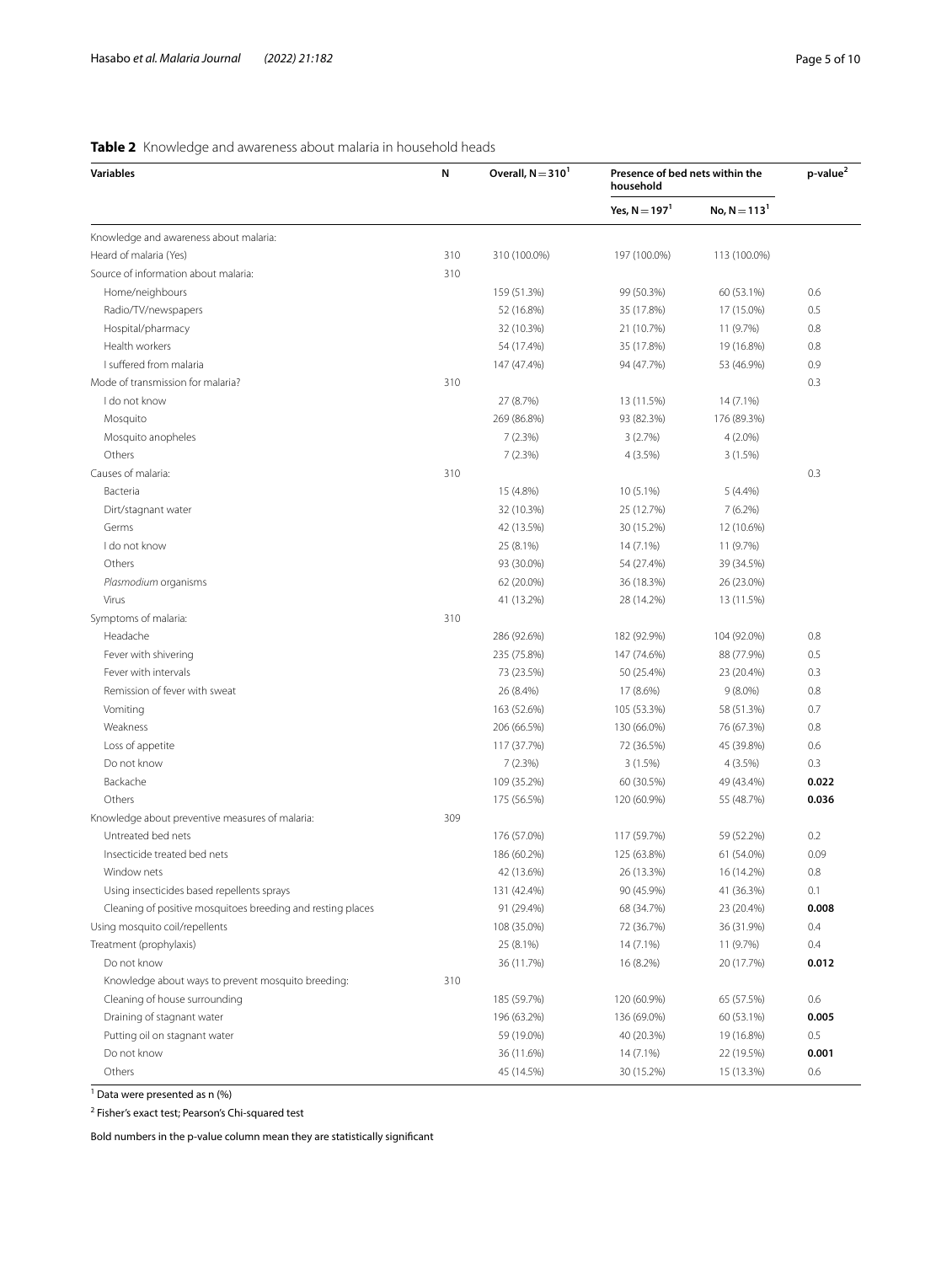<span id="page-5-0"></span>

| <b>Variables</b>                                                                                                  |     | Overall, $N = 3101$ | Presence of bed nets within p-value <sup>2</sup><br>the household |                 |       |
|-------------------------------------------------------------------------------------------------------------------|-----|---------------------|-------------------------------------------------------------------|-----------------|-------|
|                                                                                                                   |     |                     | Yes, $N = 197^1$                                                  | No, $N = 113^1$ |       |
| Treatment-seeking behaviour                                                                                       |     |                     |                                                                   |                 |       |
| Has anyone in your household been ill with fever or malaria in the last 12 months? 310<br>(Yes)                   |     | 291 (93.9%)         | 189 (95.9%)                                                       | 102 (90.3%)     | 0.045 |
| If you or anyone in the household presented with signs and symptoms of malaria<br>where would you seek treatment? | 308 |                     |                                                                   |                 |       |
| Hospital                                                                                                          |     | 74 (24.0%)          | 50 (25.5%)                                                        | 24 (21.4%)      | 0.4   |
| Primary health centre                                                                                             |     | 240 (77.9%)         | 153 (78.1%)                                                       | 87 (77.7%)      | > 0.9 |
| Private clinic                                                                                                    |     | 7(2.3%)             | $4(2.0\%)$                                                        | 3(2.7%)         | 0.7   |
| Pharmacy                                                                                                          |     | 46 (14.9%)          | 27 (13.8%)                                                        | 19 (17.0%)      | 0.5   |
| Drugs or local medication at home                                                                                 |     | 13 (4.2%)           | $10(5.1\%)$                                                       | 3(2.7%)         | 0.4   |
| Herbal medicine                                                                                                   |     | 29 (9.4%)           | 16 (8.2%)                                                         | 13 (11.6%)      | 0.3   |
| Laboratory                                                                                                        |     | 10 (3.2%)           | $8(4.1\%)$                                                        | $2(1.8\%)$      | 0.3   |
| Did not seek treatments                                                                                           |     | $6(1.9\%)$          | 3(1.5%)                                                           | 3(2.7%)         | 0.7   |
| After how many days will you start seeking for treatments?                                                        | 307 |                     |                                                                   |                 | 0.3   |
| On the same day                                                                                                   |     | 212 (69.1%)         | 131 (67.2%)                                                       | 81 (72.3%)      |       |
| After 1-3 days                                                                                                    |     | 90 (29.3%)          | 61(19.9%)                                                         | 29 (9.4%)       |       |
| After 4-5 days                                                                                                    |     | $2(0.6\%)$          | $1(0.3\%)$                                                        | $1(0.3\%)$      |       |
| After 9-10 days                                                                                                   |     | $3(0.9\%)$          | $2(0.6\%)$                                                        | $1(0.3\%)$      |       |

<sup>1</sup> Data were presented as n (%)

<sup>2</sup> Fisher's exact test; Pearson's Chi-squared test

malaria-related mortality by 20% [\[13](#page-8-10)]. Another study in the Democratic Republic of Congo found that an ITN coverage programme in rural areas reduced the underfve mortality rate by 41% [\[14](#page-8-11)]. Bed nets are considered one of the most successful interventions against malaria. Even before treating insecticides with bed nets, they were used as a physical barrier to reduce malaria infection [[15](#page-8-12)[–17](#page-8-13)]. More than half the participants in this study (63.5%) mentioned that they have bed nets available for use in their household, but less than half (45.3%) stated that everyone in their household slept under the bed net in the past year. The main reason for not sleeping under bed nets was difficulty breathing while using them (18.1%), indicating that even people with bed nets do not use them. Bed nets should be used by people to prevent malaria, and people must be educated about the importance of using and not using bed nets. A positive correlation was found between malaria infection and incorrect usage of bed nets [\[18](#page-8-14)].

Regarding knowledge, participants showed a reasonable level of knowledge regarding malaria. All participants stated that they have heard about malaria, and this could be explained by the high endemicity of malaria and the presence of one case of malaria in the past year in most households. This finding was consistent with studies from Mozambique, Tanzania and Swaziland  $[19-21]$  $[19-21]$  $[19-21]$ . The majority of participants (75.8%) identifed the symptoms of malaria, which is important for recognition of cases and early treatment-seeking behaviour for afected individuals. Similarly, in research conducted in eSwatini, 70% were able to identify symptoms  $[21]$  $[21]$ . The minor difference might be due to the less exposure to malaria in eSwatini, and hence less experience regarding symptoms of the disease.

Participants were knowledgeable about preventive measures for malaria, including usage of bed nets (60%), indoor residual spraying (42.2%), and drainage of stagnant water. Knowledge of these protective measures is important for individuals to protect themselves and their families from the threat of malaria infection in such endemic areas, and to decrease the burden of malaria in their community by taking steps towards elimination of the disease.

Concerning treatment-seeking behaviour, the majority reported that they went to primary health centres for treatment (77.9%). Most went on the frst day of being aware of symptoms (69.1%). This is assumed to be a reasonable percentage due to socio-economic and education status of people in the area, which were refected in patients by increasing their awareness about the importance of seeking treatment to avoid severe debilitating complications. In a study conducted in Nigeria [[22\]](#page-8-17), socio-economic status (SES) disparities in health service utilization for malaria treatment were found in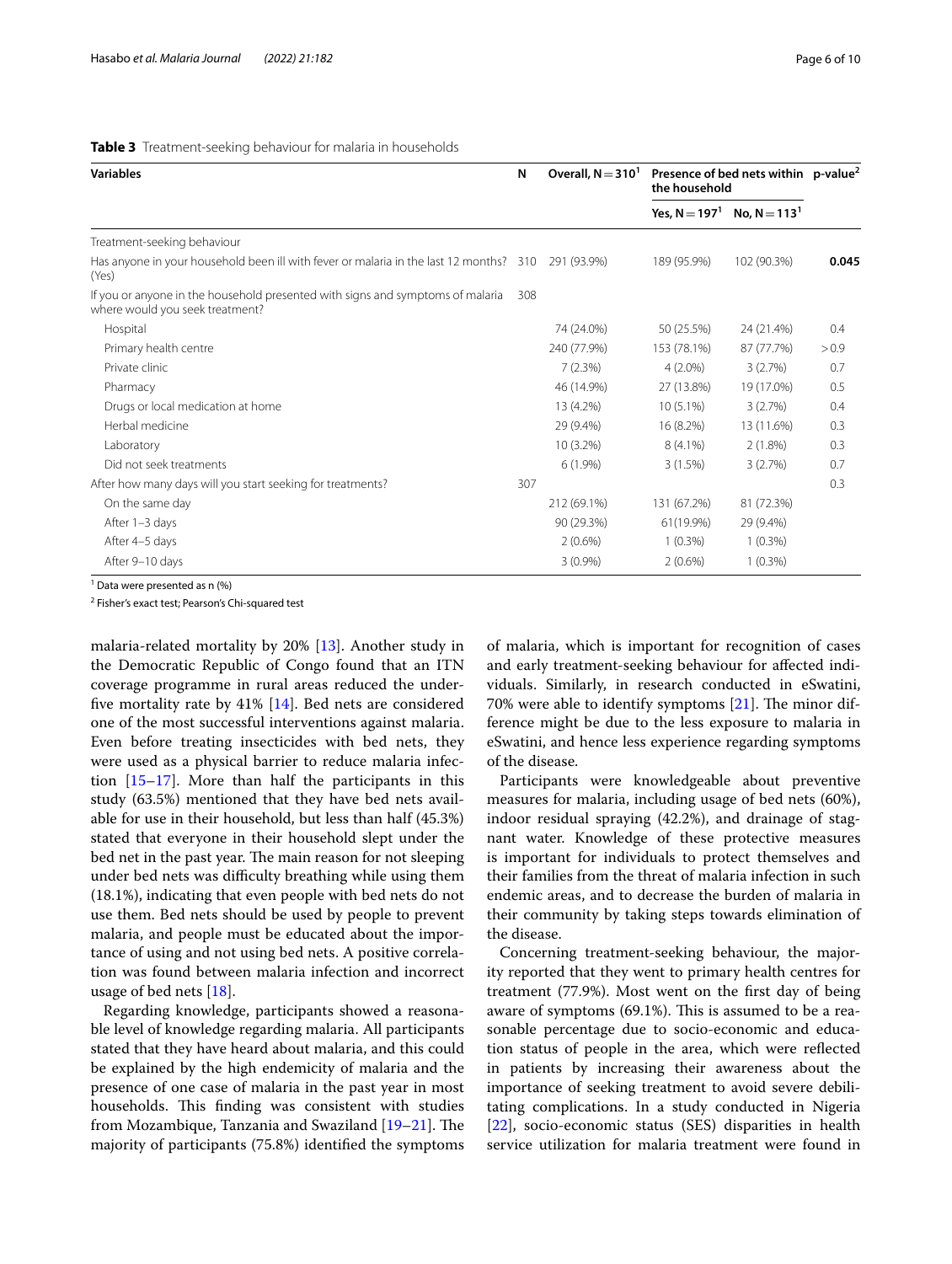## <span id="page-6-0"></span>**Table 4** Usage of bed nets and reasons for not sleeping under bed nets in households

| <b>Variables</b>                                                                                                                                          | N   | $N = 310^{1}$ |
|-----------------------------------------------------------------------------------------------------------------------------------------------------------|-----|---------------|
| Usage of bed nets and practices of preventive measures:                                                                                                   |     |               |
| Does your household have any mosquito nets that can be used while sleeping? (Yes)                                                                         | 310 | 197 (63.5%)   |
| How many ed nets your households have?                                                                                                                    | 197 |               |
| $Mean \pm SD$                                                                                                                                             |     | $3.0 \pm 2.2$ |
| Proabortion of number of mosquito nets to the total number of household                                                                                   | 197 |               |
| $Mean \pm SD$                                                                                                                                             |     | $50\% + 30\%$ |
| Where do you get the mosquito net? (Multiple answer question)                                                                                             | 197 |               |
| Governmental institution                                                                                                                                  |     | 62 (31.5%)    |
| Market                                                                                                                                                    |     | 143 (72.6%)   |
| Un-governmental organization                                                                                                                              |     | 5(2.5%)       |
| Others                                                                                                                                                    |     | 5(2.5%)       |
| Did anyone sleep under the mosquito net from the household member during the past 12 months? (Yes)                                                        | 197 | 148 (75.1%)   |
| Did everyone sleep under the mosquito net from the household member during the past 12 months? (Yes)                                                      | 148 | 67 (45.3%)    |
| If some or all household members didn't sleep under the mosquito net during past 12 months, please provide the reasons<br>for not using it                | 127 |               |
| Financial problems                                                                                                                                        |     | 11 (8.7%)     |
| We do not like it                                                                                                                                         |     | 17 (13.4%)    |
| Laziness                                                                                                                                                  |     | 13 (10.2%)    |
| Allergy                                                                                                                                                   |     | 11 (8.7%)     |
| Breathing difficulties                                                                                                                                    |     | 23 (18.1%)    |
| Unavailable bed nets                                                                                                                                      |     | 15 (11.8%)    |
| Not needed                                                                                                                                                |     | 18 (14.2%)    |
| Others                                                                                                                                                    |     | 30 (23.6%)    |
| If not all household members are not sleeping under the mosquito net, please mention the number of household mem-<br>bers who are sleeping under bed net: | 81  |               |
| $0 - 3$                                                                                                                                                   |     | 51 (62.9%)    |
| $4 - 6$                                                                                                                                                   |     | 28 (34.6%)    |
| $7 - 9$                                                                                                                                                   |     | 2(2.5%)       |
| Percentage of household members who are sleeping under bed net (if not all household members were sleeping)                                               | 81  |               |
| $Mean \pm SD$                                                                                                                                             |     | 40%±20%       |

<sup>1</sup> Data were presented as n (%); Mean  $\pm$  SD

<span id="page-6-1"></span>

|  |  |  |  | Table 5 Reasons for not having bed nets in households |
|--|--|--|--|-------------------------------------------------------|
|--|--|--|--|-------------------------------------------------------|

| <b>Variables</b>                                                      | N   | $N = 310^{1}$ |
|-----------------------------------------------------------------------|-----|---------------|
| What are the reasons for not having mos-<br>quito nets in your house? | 113 |               |
| Unavailable                                                           |     | 44 (38.9%)    |
| High cost                                                             |     | 27 (23.9%)    |
| We do not like it                                                     |     | 34 (30.1%)    |
| Others                                                                |     | 30(24.4%)     |

<sup>1</sup> Data were presented as n (%)

all communities studied. The results showed that the least poor SES group was more likely to seek treatment when ill than the poorest SES group. Thus, the least poor SES group is less likely to hesitate before seeking treatment than the poorest SES group. The results also show that the distance of the healthcare provider was a strong determinant of where people frst sought malaria treatment. Easy availability of medications was the second most important factor. Quality of service was also an important factor. Nigeria, like Sudan, is a malariaendemic area. Difficult economic status in Nigeria and many sub-Saharan African countries prohibits household members, especially those from poor backgrounds, from seeking or delaying formal healthcare, contributing to the high mortality and morbidity rates of malaria. And just as in Sudan, Nigerians have a range of treatment options when they are ill. These include public health facilities and formal and informal private sector health facilities  $[23]$  $[23]$ . The seemingly never-ending economic difficulties has led to a surge in informal private sector treatment options  $[24]$  $[24]$ . These findings were consistent with a study in eSwatini, where most respondents seek treatment in the health facilities  $[21]$ . The majority  $(88.1\%)$  of respondents in this study stated that they would seek treatment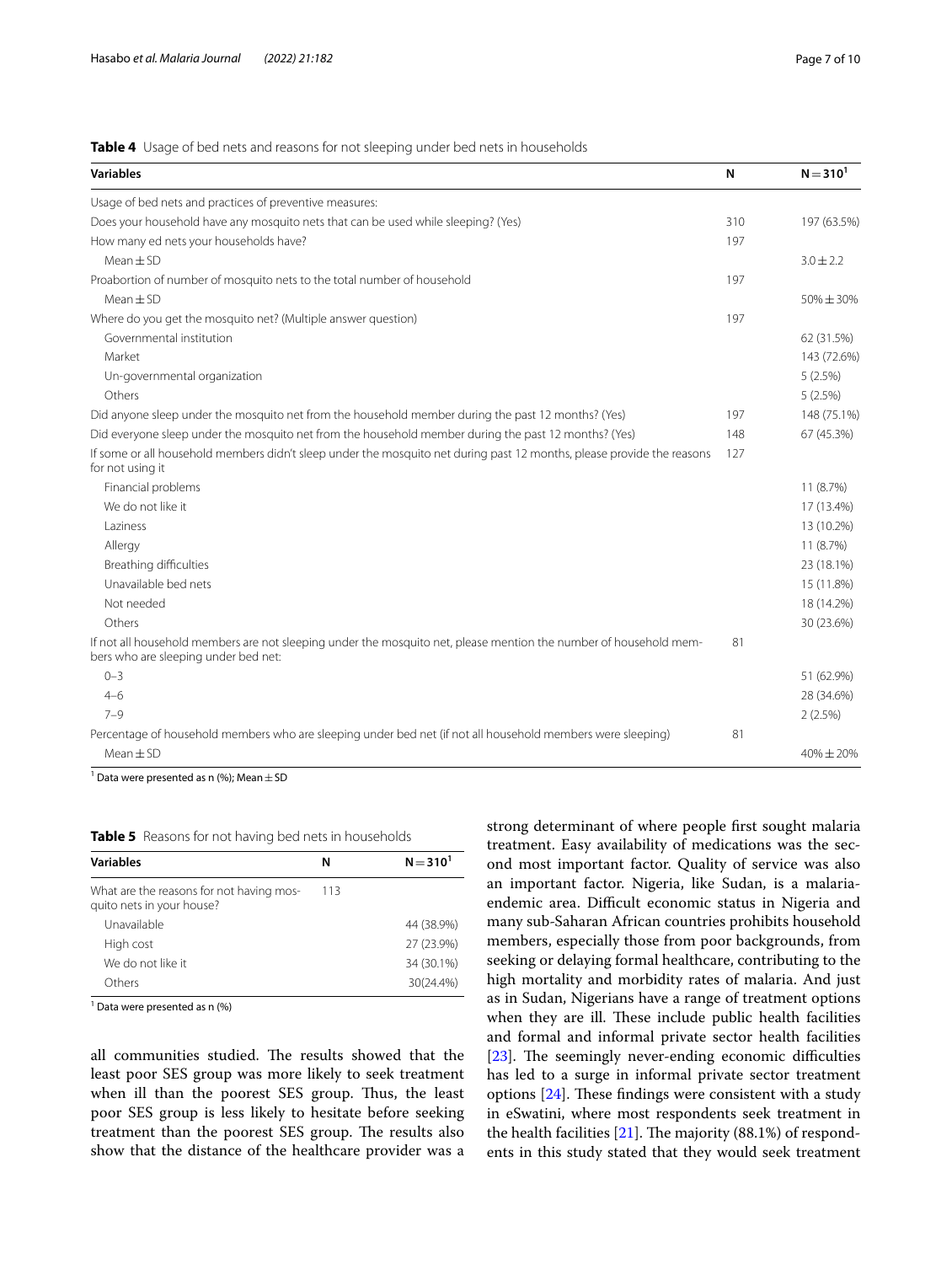<span id="page-7-0"></span>**Table 6** Practice of preventive measures in households having and not having bed nets

| <b>Variables</b>                                                                                                  | N   | Overall, $N = 3101$ | Presence of bed nets within the<br>household |                 | $p$ -value <sup>2</sup> |
|-------------------------------------------------------------------------------------------------------------------|-----|---------------------|----------------------------------------------|-----------------|-------------------------|
|                                                                                                                   |     |                     | Yes, $N = 197^1$                             | No. $N = 113^1$ |                         |
| What are the preventive measures for malaria you use in your house?                                               |     |                     |                                              |                 |                         |
| Untreated bed nets                                                                                                |     | 77 (25.0%)          | 77 (39.3%)                                   | $0(0.0\%)$      | < 0.001                 |
| Insecticide-treated bed nets                                                                                      |     | 116 (37.7%)         | 116 (59.2%)                                  | $0(0.0\%)$      | < 0.001                 |
| Window nets                                                                                                       |     | 84 (27.3%)          | 55 (28.1%)                                   | 29 (25.9%)      | 0.7                     |
| Using insecticide based repellents sprays                                                                         |     | 99 (32.1%)          | 67 (34.2%)                                   | 32 (28.6%)      | 0.3                     |
| Cleaning of positive mosquitoes breeding and resting places                                                       |     | 98 (31.8%)          | 60 (30.6%)                                   | 38 (33.9%)      | 0.5                     |
| Using mosquito coil/repellents                                                                                    |     | 132 (42.9%)         | 89 (45.4%)                                   | 43 (38.4%)      | 0.2                     |
| Not using                                                                                                         |     | 45 (14.6%)          | $10(5.1\%)$                                  | 35 (31.2%)      | < 0.001                 |
| Was your house sprayed with chemicals to protect your family<br>from getting malaria in the last 12 months? (Yes) | 310 | 111 (35.8%)         | 82 (41.6%)                                   | 29 (25.7%)      | 0.005                   |
| If yes, were all room sprayed? (Yes)                                                                              | 110 | 95 (86.4%)          | 72 (88.9%)                                   | 23 (79.3%)      | 0.2                     |

<sup>1</sup> Data were presented as n (%)

<sup>2</sup> Fisher's exact test; Pearson's Chi-squared test

Bold numbers in the p-value column mean they are statistically signifcant

within 24 h of onset of malaria symptoms. This higher percentage could be due to the better accessibility to health facilities and high socio-economic and educational status of the community. Another possible major reason for delaying treatment could be the use of traditional medicine, as found in low to middle-income Asia–Pacifc countries [[25](#page-8-20)]. A study conducted in a rural area of Madagascar found that only 28.7% sought care, and most of them visited public health facilities 46.8%, followed by community healthcare volunteers 31.0% [\[26](#page-9-0)].

Interestingly, most of this study's participants (94.8%) stated that they had a history of malaria in their households in the past 12 months. The findings revealed that treatment-seeking behaviour, awareness and preventive practice toward malaria were reasonable and inconsistent with the high prevalence of malaria. Regarding this high prevalence, the assumption is that there are additional factors contributing to the high prevalence of malaria, such as the agricultural nature of the area and the lack of bed nets in the area's market, as was found in the results.

This study contains several strengths: the communitybased study was the frst study on this topic in Abu Ushar, Gezira state, Sudan, with diferent parameters being assessed among households. The sample size was representative as it covered 310 randomly selected households; this made the results more accurate. The findings may help the Ministry of Health in scaling up eforts to enhance malaria knowledge and complement with other preventive strategies that are being implemented at the national level.

There were limitations which can be summarized:. frstly, the study was done on at household level by interviewing only the head of the household, not every member of the house. Secondly, the sample may not represent all cities in Sudan, only Abu Usher, Gezira state. Lastly, this study was cross-sectional in design. It measured the previous malaria infection, not the current active malaria infection, by asking the head of household. The nature of this study design prohibits assessing the change in malaria infection over time after using various protective methods such as mosquito nets. Hence, a follow-up study is required to determine the change in malaria prevalence due to bed nets and other protective methods.

## **Conclusion**

The findings of this study indicated that households in Sudan had good knowledge of malaria, its transmission routes and prevention measures. However, there is a high prevalence of malaria among households. Therefore, continuous efective control of malaria, interventional programmes and campaigns should be ofered to this population. Increasing the awareness in the community concerning malaria through educational programmes by teaching them about diferent malaria symptoms, stressing the importance of seeking treatment immediately, and teaching about various preventive methods, especially the proper usage of bed nets is recommended. Providing this area with bed nets and anti-malarial drugs due to their positive impact on malaria and reducing the prevalence of malaria is advised. There is a need to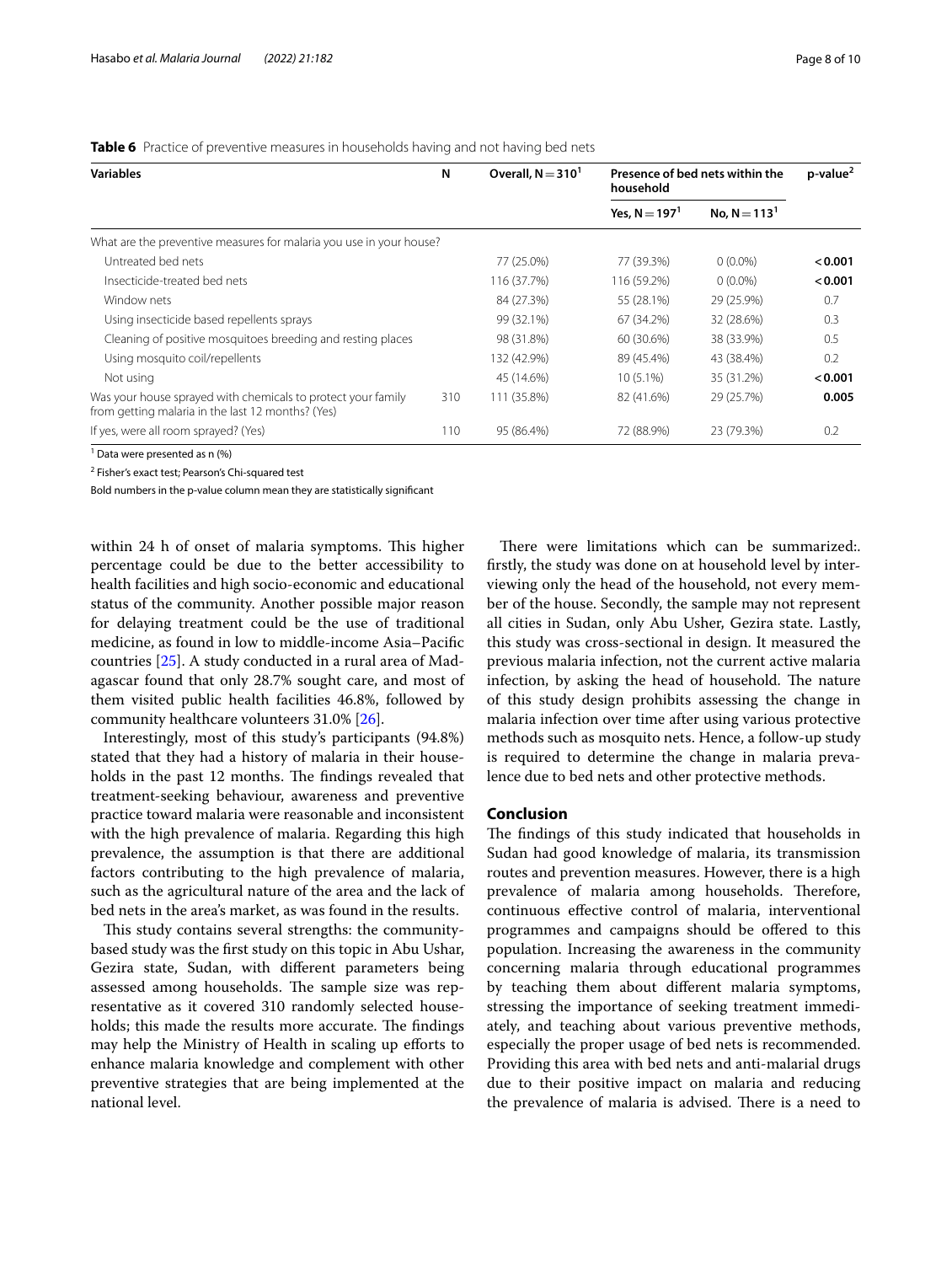improve the availability of information about malaria through rural dispensaries and primary health centres, with special attention given to illiterate community members.

### **Acknowledgements**

We would like to thank people in Abu Ushar, Gezira state, Sudan for their participation in our study. Also, We would like to thank Rayan M. Issa, Rayan Yassin, Roaa Khair, Mogtaba M. Khalid, Mazen M. Hassan, Rayan Ibrahim Hamid Mohamed, Randa A. Altamih, Motwakil M. Ahmed for their contribution in data collection for this study.

### **Author contributions**

EAH: Project administration, idea conception, study design, questionnaire design, data collection, data analysis, data creation, data interpretation, implemented the project and writing and drafting of the manuscript. RIA: Questionnaire design, data collection, data creation and writing and drafting of the manuscript. GEM, RET, RSA and RAM: Data collection, data creation and writing of the manuscript. MSH: drafting and writing the manuscript**.** RA, RAK, RMM, and RKM: Data collection, data creation. HA: Supervision. All authors read and approved the fnal manuscript.

## **Funding**

None.

## **Availability of data and materials**

The datasets used and/or analyzed during the current study are available from the corresponding author on reasonable request.

## **Declarations**

#### **Ethics approval and consent to participate**

Ethical approval of the study was obtained from the Technical and Ethical Review board in Department of Community Medicine, Faculty of Medicine, University of Khartoum, Khartoum, Sudan. The study was carried out following the relevant ethical guidelines and regulations.

## **Consent for publication**

Not applicable.

## **Competing interests**

The authors declare that they have no competing interests.

## **Author details**

<sup>1</sup> Faculty of Medicine, University of Khartoum, Khartoum, Sudan. <sup>2</sup> Department of Community Medicine, Faculty of Medicine, University of Khartoum, Khartoum, Sudan.

## Received: 6 January 2022 Accepted: 27 May 2022<br>Published online: 11 June 2022

### **References**

- <span id="page-8-0"></span>1. WHO. World health statistics. Geneva: World Health Organization; 2008.
- <span id="page-8-1"></span>2. Al-Awadhi M, Ahmad S, Iqbal J. Current status and the epidemiology of malaria in the Middle East region and beyond. Microorganisms. 2021;9:338.
- <span id="page-8-2"></span>3. Farag E, Bansal D, Chehab MAH, Al-Dahshan A, Bala M, Ganesan N, et al. Epidemiology of malaria in the state of Qatar, 2008–2015. Mediterr J Hematol Infect Dis. 2018;10: e2018050.
- <span id="page-8-3"></span>4. Sudan Annual Health Statistical Report 2016 GHDx. [https://ghdx.](https://ghdx.healthdata.org/record/sudan-annual-health-statistical-report-2016) [healthdata.org/record/sudan-annual-health-statistical-report-2016](https://ghdx.healthdata.org/record/sudan-annual-health-statistical-report-2016). Accessed 30 May 2022.
- <span id="page-8-4"></span>5. Ranson H, Abdallah H, Badolo A, Guelbeogo WM, Kerah-Hinzoumbé C, Yangalbé-Kalnoné E, et al. Insecticide resistance in *Anopheles gambiae*: data from the frst year of a multi-country study highlight the extent of the problem. Malar J. 2009;8:299.
- <span id="page-8-5"></span>6. Orish VN, Maalman RS-E, Donkor OY, Ceruantes BYH, Osei E, Amu H, et al. Assessing health-seeking behaviour and malaria prevention practices among communities in four districts of the Volta region of Ghana. Malar J. 2021;20:450.
- <span id="page-8-6"></span>7. Mustafa HS, Malik EM, Tuok HT, Mohamed AA, Julla AI, Bassili A. Malaria preventive measures, health care seeking behavior and malaria burden in diferent epidemiological settings in Sudan. Trop Med Int Health. 2009;14:1488–95.
- <span id="page-8-7"></span>8. Gruppe BBK. Malaria. Transfus Med Hemother. 2009;36:48–60.
- <span id="page-8-8"></span>9. Singh S, Ebere U, Singh R, Musa J. Knowledge, attitude and practices on malaria among the rural communities in Aliero, Northern Nigeria. J Fam Med Prim Care. 2014;3:39.
- 10. Manana PN, Kuonza L, Musekiwa A, Mpangane HD, Koekemoer LL. Knowledge, attitudes and practices on malaria transmission in Mamfene, KwaZulu-Natal province, South Africa 2015. BMC Public Health. 2018;18:41.
- 11. Tesfay K, Yohannes M, Mardu F, Berhe B, Negash H. Assessment of community knowledge, practice, and determinants of malaria case households in the rural area of Raya Azebo district, Northern Ethiopia, 2017. PLoS ONE. 2019;14: e0222427.
- <span id="page-8-9"></span>12. Yasuoka J, Kikuchi K, Nanishi K, Ly P, Thavrin B, Omatsu T, et al. Malaria knowledge, preventive actions, and treatment-seeking behavior among ethnic minorities in Ratanakiri province, Cambodia: a community-based cross-sectional survey. BMC Public Health. 2018;18:1206.
- <span id="page-8-10"></span>13. Yirsaw AN, Gebremariam RB, Getnet WA, Mihret MS. Insecticide-treated net utilization and associated factors among pregnant women and under-fve children in East Belessa district, Northwest Ethiopia: using the Health Belief model. Malar J. 2021;20:130.
- <span id="page-8-11"></span>14. Dolan CB, BenYishay A, Grépin KA, Tanner JC, Kimmel AD, Wheeler DC, et al. The impact of an insecticide treated bednet campaign on all-cause child mortality: a geospatial impact evaluation from the Democratic Republic of Congo. PLoS ONE. 2019;14: e0212890.
- <span id="page-8-12"></span>15. Warrell DA, Cox TM, Benz EJ, Firth JD. Oxford textbook of medicine. Oxford: University Press; 2003.
- 16. Killeen GF, Smith TA. Exploring the contributions of bed nets, cattle, insecticides and excitorepellency to malaria control: a deterministic model of mosquito host-seeking behavior and mortality. Trans R Soc Trop Med Hyg. 2007;101:867–80.
- <span id="page-8-13"></span>17. Hii JLK, Smith T, Vounatsou P, Alexander N, Mai A, Ibam E, et al. Area efects of bednet use in a malaria-endemic area in Papua New Guinea. Trans R Soc Trop Med Hyg. 2001;95:7–13.
- <span id="page-8-14"></span>18. Okiro EA, Kazembe LN, Kabaria CW, Ligomeka J, Noor AM, Ali D, et al. Childhood malaria admission rates to four hospitals in Malawi between 2000 and 2010. PLoS ONE. 2013;8: e62214.
- <span id="page-8-15"></span>19. de Sousa PL, Arroz JAH, Martins M, do RO, Hartz Z, Negrao N, Muchanga V, et al. Malaria prevention knowledge, attitudes, and practices in Zambezia Province, Mozambique. Malar J. 2021;20:293.
- 20 Kinung'hi SM, Mashauri F, Mwanga JR, Nnko SE, Kaatano GM, Malima R, et al. Knowledge, attitudes and practices about malaria among communities: comparing epidemic and non-epidemic prone communities of Muleba district, North-western Tanzania. BMC Public Health. 2010;10:395.
- <span id="page-8-16"></span>21. Hlongwana KW, Mabaso ML, Kunene S, Govender D, Maharaj R. Community knowledge, attitudes and practices (KAP) on malaria in Swaziland: a country earmarked for malaria elimination. Malar J. 2009;8:29.
- <span id="page-8-17"></span>22. Onwujekwe O, Uzochukwu B, Eze S, Obikeze E, Okoli C, Ochonma O. Improving equity in malaria treatment: relationship of socio-economic status with health seeking as well as with perceptions of ease of using the services of diferent providers for the treatment of malaria in Nigeria. Malar J. 2008;7:5.
- <span id="page-8-18"></span>23. Hanson K, Goodman C, Lines JD, Meek S, Bradley D, Mills A. The economics of malaria control interventions. Geneva: World Health Organization; 2004.
- <span id="page-8-19"></span>24. Schellenberg JA, Victora CG, Mushi A, de Savigny D, Schellenberg D, Mshinda H, et al. Inequities among the very poor: health care for children in rural southern Tanzania. Lancet. 2003;361:561–6.
- <span id="page-8-20"></span>25. Suswardany DL, Sibbritt DW, Supardi S, Chang S, Adams J. A critical review of traditional medicine and traditional healer use for malaria and among people in malaria-endemic areas: contemporary research in low to middle-income Asia-Pacifc countries. Malar J. 2015;14:98.